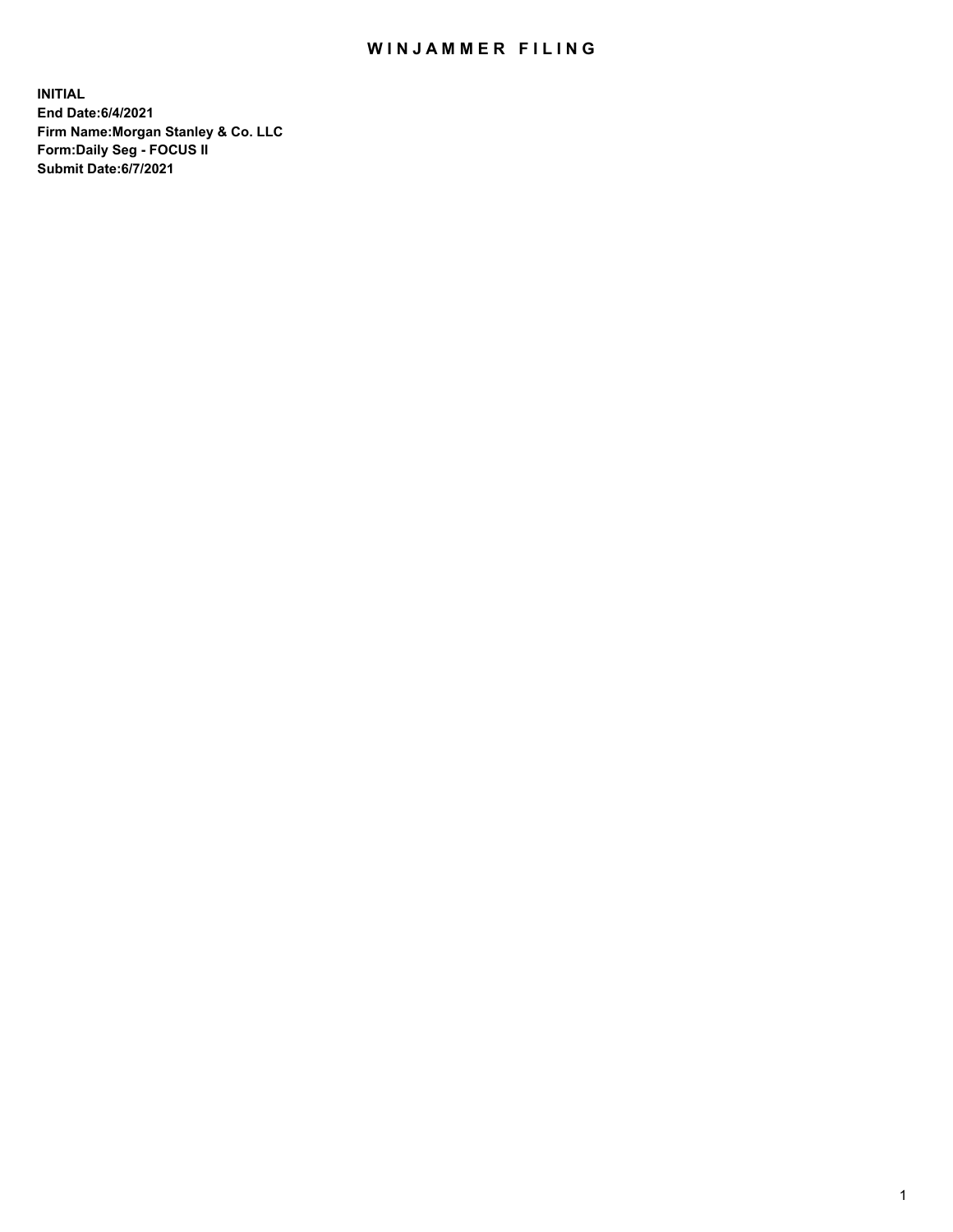**INITIAL End Date:6/4/2021 Firm Name:Morgan Stanley & Co. LLC Form:Daily Seg - FOCUS II Submit Date:6/7/2021 Daily Segregation - Cover Page**

| Name of Company                                                                                                                                                                                                                                                                                                                | <b>Morgan Stanley &amp; Co. LLC</b>                     |
|--------------------------------------------------------------------------------------------------------------------------------------------------------------------------------------------------------------------------------------------------------------------------------------------------------------------------------|---------------------------------------------------------|
| <b>Contact Name</b>                                                                                                                                                                                                                                                                                                            | <b>Ikram Shah</b>                                       |
| <b>Contact Phone Number</b>                                                                                                                                                                                                                                                                                                    | 212-276-0963                                            |
| <b>Contact Email Address</b>                                                                                                                                                                                                                                                                                                   | Ikram.shah@morganstanley.com                            |
| FCM's Customer Segregated Funds Residual Interest Target (choose one):<br>a. Minimum dollar amount: ; or<br>b. Minimum percentage of customer segregated funds required:% ; or<br>c. Dollar amount range between: and; or                                                                                                      | 235,000,000<br><u>0</u><br><u>00</u>                    |
| d. Percentage range of customer segregated funds required between:% and%.<br>FCM's Customer Secured Amount Funds Residual Interest Target (choose one):                                                                                                                                                                        | 0 <sup>0</sup>                                          |
| a. Minimum dollar amount: ; or<br>b. Minimum percentage of customer secured funds required:%; or<br>c. Dollar amount range between: and; or<br>d. Percentage range of customer secured funds required between: % and %.                                                                                                        | 140,000,000<br><u>0</u><br><u>0 0</u><br>0 <sub>0</sub> |
| FCM's Cleared Swaps Customer Collateral Residual Interest Target (choose one):<br>a. Minimum dollar amount: ; or<br>b. Minimum percentage of cleared swaps customer collateral required:% ; or<br>c. Dollar amount range between: and; or<br>d. Percentage range of cleared swaps customer collateral required between:% and%. | 92,000,000<br><u>0</u><br>0 Q<br>0 <sub>0</sub>         |

Attach supporting documents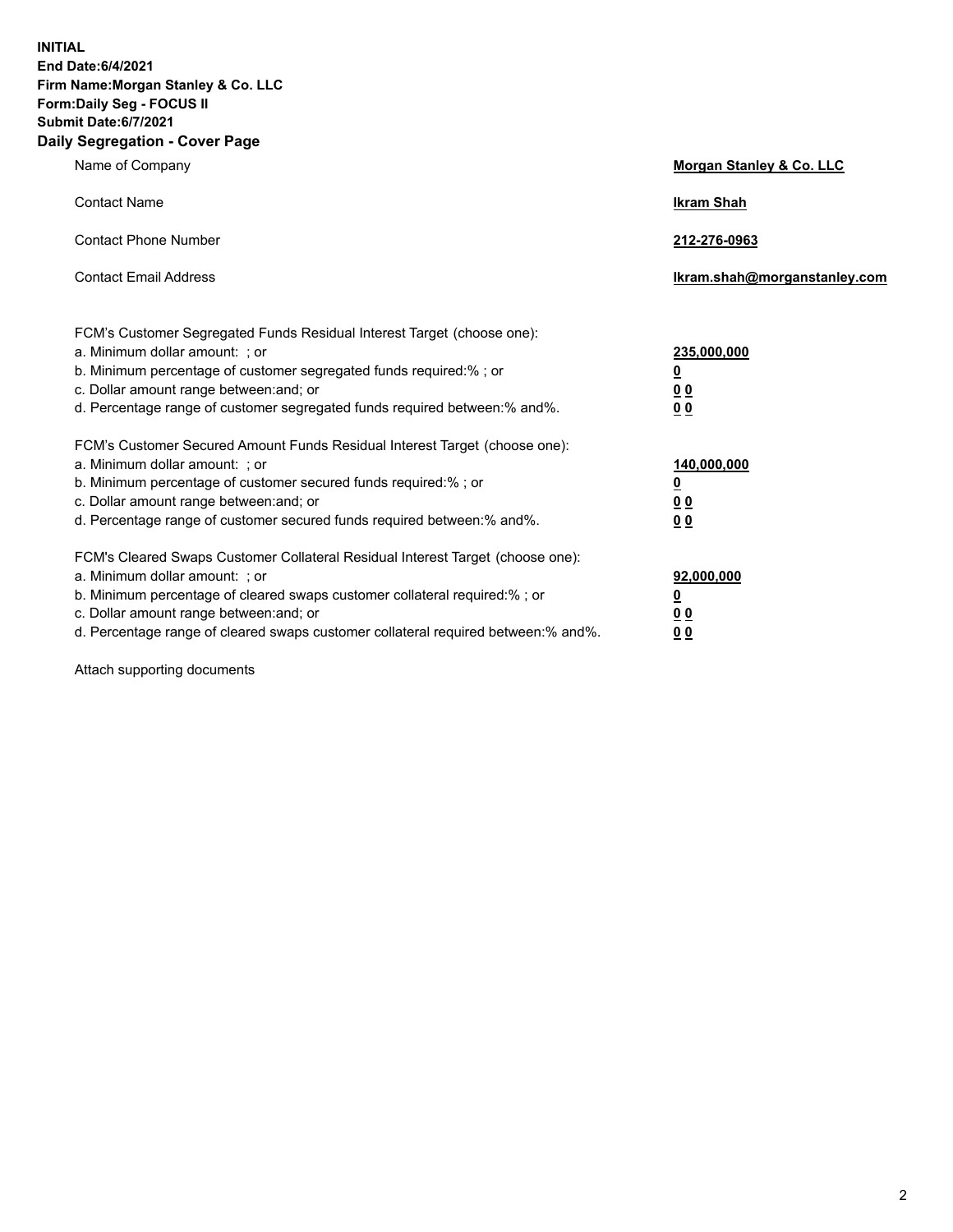|          | <b>INITIAL</b><br>End Date: 6/4/2021<br>Firm Name: Morgan Stanley & Co. LLC<br>Form: Daily Seg - FOCUS II<br><b>Submit Date:6/7/2021</b><br><b>Daily Segregation - Secured Amounts</b>                                  |                                                                  |
|----------|-------------------------------------------------------------------------------------------------------------------------------------------------------------------------------------------------------------------------|------------------------------------------------------------------|
|          |                                                                                                                                                                                                                         |                                                                  |
|          | Foreign Futures and Foreign Options Secured Amounts<br>Amount required to be set aside pursuant to law, rule or regulation of a foreign<br>government or a rule of a self-regulatory organization authorized thereunder | $0$ [7305]                                                       |
| 1.       | Net ledger balance - Foreign Futures and Foreign Option Trading - All Customers<br>A. Cash                                                                                                                              | 4,410,200,160 [7315]                                             |
|          | B. Securities (at market)                                                                                                                                                                                               | 2,170,780,567 [7317]                                             |
| 2.<br>3. | Net unrealized profit (loss) in open futures contracts traded on a foreign board of trade<br>Exchange traded options                                                                                                    | 1,200,364,756 [7325]                                             |
|          | a. Market value of open option contracts purchased on a foreign board of trade                                                                                                                                          | 31,387,292 [7335]                                                |
|          | b. Market value of open contracts granted (sold) on a foreign board of trade<br>Net equity (deficit) (add lines 1. 2. and 3.)                                                                                           | -22,771,489 [7337]                                               |
| 4.<br>5. | Account liquidating to a deficit and account with a debit balances - gross amount                                                                                                                                       | 7,789,961,286 [7345]<br>36,084,934 [7351]                        |
|          | Less: amount offset by customer owned securities                                                                                                                                                                        | -35,072,063 [7352] 1,012,871<br>[7354]                           |
| 6.       | Amount required to be set aside as the secured amount - Net Liquidating Equity<br>Method (add lines 4 and 5)                                                                                                            | 7,790,974,157 [7355]                                             |
| 7.       | Greater of amount required to be set aside pursuant to foreign jurisdiction (above) or line<br>6.                                                                                                                       | 7,790,974,157 [7360]                                             |
|          | FUNDS DEPOSITED IN SEPARATE REGULATION 30.7 ACCOUNTS                                                                                                                                                                    |                                                                  |
| 1.       | Cash in banks                                                                                                                                                                                                           |                                                                  |
|          | A. Banks located in the United States<br>B. Other banks qualified under Regulation 30.7                                                                                                                                 | 381,960,700 [7500]<br>671,626,989 [7520] 1,053,587,689<br>[7530] |
| 2.       | <b>Securities</b>                                                                                                                                                                                                       |                                                                  |
|          | A. In safekeeping with banks located in the United States<br>B. In safekeeping with other banks qualified under Regulation 30.7                                                                                         | 594,205,720 [7540]<br>45,226,202 [7560] 639,431,922              |
| 3.       |                                                                                                                                                                                                                         | [7570]                                                           |
|          | Equities with registered futures commission merchants<br>A. Cash                                                                                                                                                        | 17,043,170 [7580]                                                |
|          | <b>B.</b> Securities                                                                                                                                                                                                    | $0$ [7590]                                                       |
|          | C. Unrealized gain (loss) on open futures contracts                                                                                                                                                                     | 4,506,140 [7600]                                                 |
|          | D. Value of long option contracts                                                                                                                                                                                       | $0$ [7610]                                                       |
|          | E. Value of short option contracts                                                                                                                                                                                      | 0 [7615] 21,549,310 [7620]                                       |
| 4.       | Amounts held by clearing organizations of foreign boards of trade                                                                                                                                                       |                                                                  |
|          | A. Cash                                                                                                                                                                                                                 | $0$ [7640]                                                       |
|          | <b>B.</b> Securities                                                                                                                                                                                                    | $0$ [7650]                                                       |
|          | C. Amount due to (from) clearing organization - daily variation                                                                                                                                                         | $0$ [7660]                                                       |
|          | D. Value of long option contracts                                                                                                                                                                                       | $0$ [7670]                                                       |
|          | E. Value of short option contracts                                                                                                                                                                                      | 0 [7675] 0 [7680]                                                |
| 5.       | Amounts held by members of foreign boards of trade                                                                                                                                                                      |                                                                  |
|          | A. Cash                                                                                                                                                                                                                 | 3,556,664,286 [7700]                                             |
|          | <b>B.</b> Securities                                                                                                                                                                                                    | 1,531,348,645 [7710]                                             |
|          | C. Unrealized gain (loss) on open futures contracts                                                                                                                                                                     | 1,195,858,616 [7720]                                             |
|          | D. Value of long option contracts                                                                                                                                                                                       | 31,387,292 [7730]                                                |
|          | E. Value of short option contracts                                                                                                                                                                                      | -22,771,489 [7735] 6,292,487,350                                 |
|          |                                                                                                                                                                                                                         | [7740]                                                           |
| 6.       | Amounts with other depositories designated by a foreign board of trade                                                                                                                                                  | $0$ [7760]                                                       |
| 7.       | Segregated funds on hand                                                                                                                                                                                                | $0$ [7765]                                                       |
| 8.       | Total funds in separate section 30.7 accounts                                                                                                                                                                           | 8,007,056,271 [7770]                                             |
| 9.       | Excess (deficiency) Set Aside for Secured Amount (subtract line 7 Secured Statement<br>Page 1 from Line 8)                                                                                                              | 216,082,114 [7380]                                               |

- 10. Management Target Amount for Excess funds in separate section 30.7 accounts **140,000,000** [7780]<br>11. Excess (deficiency) funds in separate 30.7 accounts over (under) Management Target 76,082,114 [7785]
- 11. Excess (deficiency) funds in separate 30.7 accounts over (under) Management Target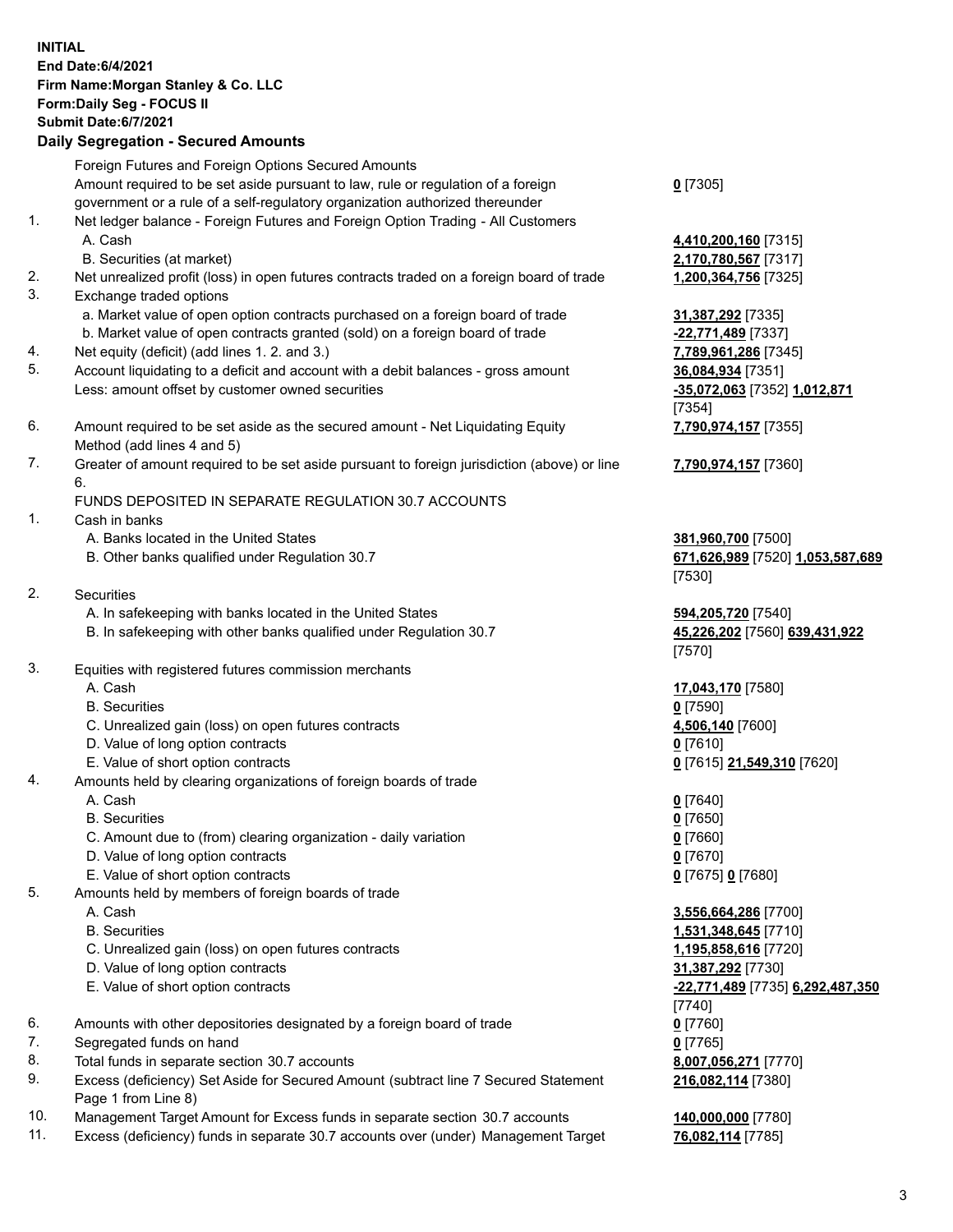|            | <b>INITIAL</b><br>End Date: 6/4/2021<br>Firm Name: Morgan Stanley & Co. LLC<br>Form: Daily Seg - FOCUS II<br>Submit Date: 6/7/2021<br>Daily Segregation - Segregation Statement |                                          |
|------------|---------------------------------------------------------------------------------------------------------------------------------------------------------------------------------|------------------------------------------|
|            | SEGREGATION REQUIREMENTS(Section 4d(2) of the CEAct)                                                                                                                            |                                          |
| 1.         | Net ledger balance                                                                                                                                                              |                                          |
|            | A. Cash                                                                                                                                                                         | 12,597,983,833 [7010]                    |
|            | B. Securities (at market)                                                                                                                                                       | 8,135,386,581 [7020]                     |
| 2.         | Net unrealized profit (loss) in open futures contracts traded on a contract market                                                                                              | 5,755,138,667 [7030]                     |
| 3.         | Exchange traded options                                                                                                                                                         |                                          |
|            | A. Add market value of open option contracts purchased on a contract market                                                                                                     | 932,979,661 [7032]                       |
|            | B. Deduct market value of open option contracts granted (sold) on a contract market                                                                                             | 424,887,403 [7033]                       |
| 4.         | Net equity (deficit) (add lines 1, 2 and 3)                                                                                                                                     | 26,996,601,339 [7040]                    |
| 5.         | Accounts liquidating to a deficit and accounts with                                                                                                                             |                                          |
|            | debit balances - gross amount                                                                                                                                                   | 245,297,296 [7045]                       |
|            | Less: amount offset by customer securities                                                                                                                                      | -242,437,607 [7047] 2,859,689            |
| 6.         | Amount required to be segregated (add lines 4 and 5)                                                                                                                            | [7050]<br>26,999,461,028 [7060]          |
|            | FUNDS IN SEGREGATED ACCOUNTS                                                                                                                                                    |                                          |
| 7.         | Deposited in segregated funds bank accounts                                                                                                                                     |                                          |
|            | A. Cash                                                                                                                                                                         | 4,027,654,689 [7070]                     |
|            | B. Securities representing investments of customers' funds (at market)                                                                                                          | $0$ [7080]                               |
|            | C. Securities held for particular customers or option customers in lieu of cash (at                                                                                             | 2,590,778,731 [7090]                     |
|            | market)                                                                                                                                                                         |                                          |
| 8.         | Margins on deposit with derivatives clearing organizations of contract markets                                                                                                  |                                          |
|            | A. Cash                                                                                                                                                                         | 14,448,343,255 [7100]                    |
|            | B. Securities representing investments of customers' funds (at market)                                                                                                          | $0$ [7110]                               |
|            | C. Securities held for particular customers or option customers in lieu of cash (at                                                                                             | 5,031,710,225 [7120]                     |
|            | market)                                                                                                                                                                         |                                          |
| 9.         | Net settlement from (to) derivatives clearing organizations of contract markets                                                                                                 | 253,523,228 [7130]                       |
| 10.        | Exchange traded options                                                                                                                                                         |                                          |
|            | A. Value of open long option contracts                                                                                                                                          | 932,979,661 [7132]                       |
|            | B. Value of open short option contracts                                                                                                                                         | 424,887,403 [7133]                       |
| 11.        | Net equities with other FCMs                                                                                                                                                    |                                          |
|            | A. Net liquidating equity                                                                                                                                                       | 12,085,446 [7140]                        |
|            | B. Securities representing investments of customers' funds (at market)                                                                                                          | $0$ [7160]                               |
|            | C. Securities held for particular customers or option customers in lieu of cash (at                                                                                             | $0$ [7170]                               |
|            | market)                                                                                                                                                                         |                                          |
| 12.        | Segregated funds on hand                                                                                                                                                        | 512,897,625 [7150]                       |
| 13.<br>14. | Total amount in segregation (add lines 7 through 12)                                                                                                                            | 27,385,085,457 [7180]                    |
| 15.        | Excess (deficiency) funds in segregation (subtract line 6 from line 13)<br>Management Target Amount for Excess funds in segregation                                             | 385,624,429 [7190]<br>235,000,000 [7194] |
| 16.        | Excess (deficiency) funds in segregation over (under) Management Target Amount                                                                                                  | 150,624,429 [7198]                       |
|            |                                                                                                                                                                                 |                                          |

- 15. Management Target Amount for Excess funds in segregation<br>16. Excess (deficiency) funds in segregation over (under) Manag Excess (deficiency) funds in segregation over (under) Management Target Amount
	- Excess